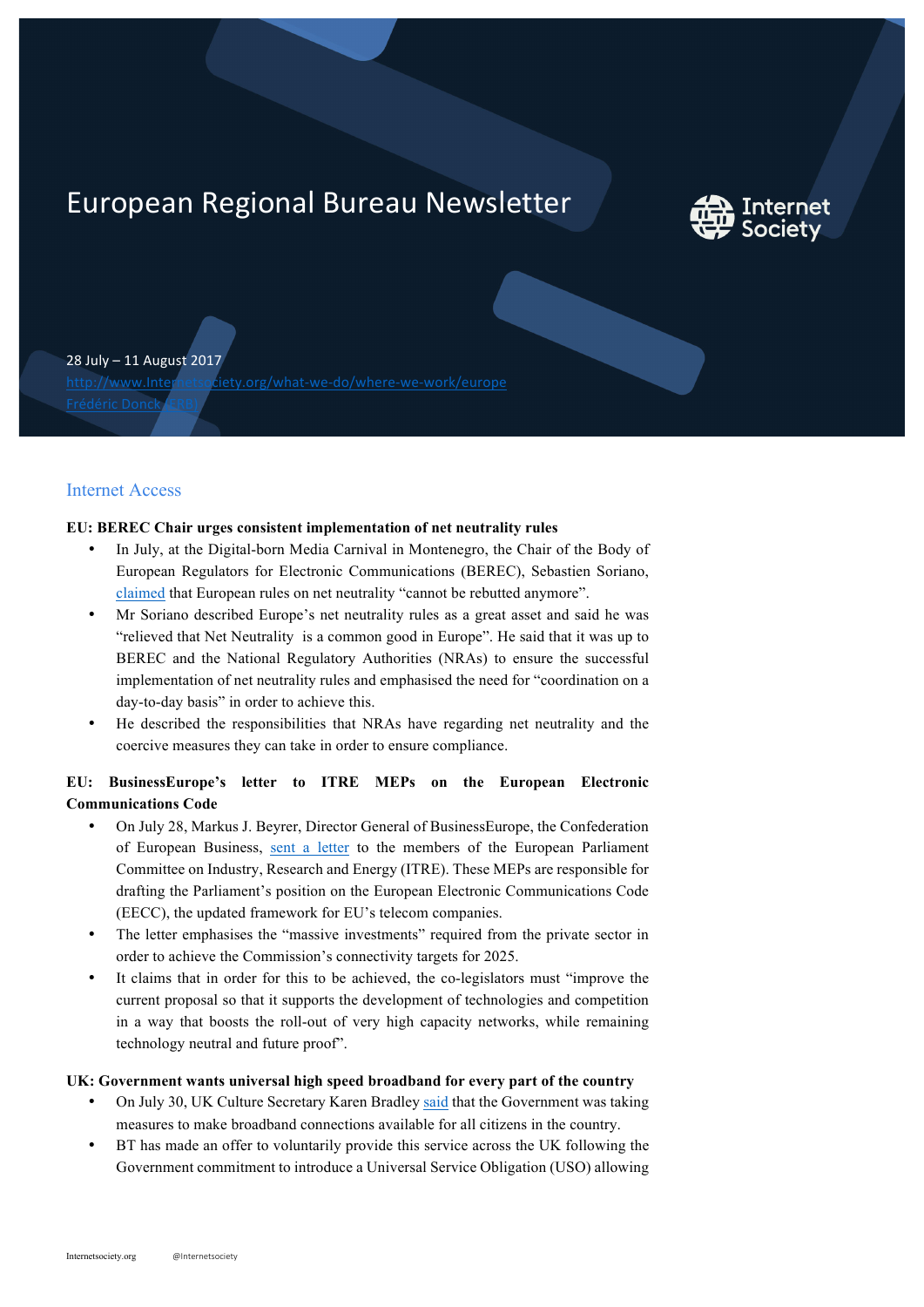all home and business to request a high speed connection of at least 10 Megabits per second (Mbps).

• The BT offer will be considered together with a consultation on the regulatory USO.

## **EU: Vice-President Ansip answers parliamentary question on 5G and the gigabit society**

- On July 31, answering a parliamentary written question, the European Commission Vice-President Andrus Ansip said public funding was needed "to bridge the estimated investment gap of  $E155$  billion to reach the connectivity targets for the gigabit society."
- He described the mix of funding needed to bride this gap including both from private sources, and public sources including the European Structural and Investment Funds (EUR 10 billion), European Fund for Strategic Investment (over EUR 1 billion), the Connecting Europe Facility, and national schemes.
- The Commission is currently working, in the context of the next multi-annual financial framework, on measures to unlock and complement private investments, for reaching EU's connectivity objectives.

#### **Italy: MISE selected firms for 5G trials in the country**

- On August 2, Italy's Ministry of Economic Development (MISE) announced the companies selected to carry out pre-commercial trials of 5G technology in five different cities, as part of the Government's strategy to implement the EU's 5G action plan for 2020.
- Vodafone Italia was chosen for the city of Milan (Area 1); Wind and Open Fiber for Prato and L'Aquila (Area 2); and Telecom Italia, Fastweb and Huawei will run the trials in Bari and Matera (Area 3).
- The operators have until September 19 to submit their finalised design proposals to the MISE.

#### **UK: Statistics on Internet access published**

- On August 3, the UK Office for National Statistics published this year's report on "Internet access and use in Great Britain".
- The publication shows 90% of UK households have Internet access and 73% of adults use mobile Internet. This is over double the 2011 rate of 36%.
- Email remains the most common internet activity with 82% of adults using it. Meanwhile the use of online shopping is up by 24 percentage points since 2008, with 77% of adults having bought goods or services online in the last 12 months.

#### **Germany: Telefónica received complaints about roaming opt-in for O2 customers**

- On August 7, the German consumer group VZBV claimed Telefónica's O2 services violated EU roaming rules as the company required its customers to opt-in if they wanted roaming charges to be removed.
- According to VZBV, the abolition of EU roaming charges is automatic and no additional request should be submitted to the providers.
- Telefónica stated it had automatically converted all prepaid clients. However, "customers with individual roaming solutions, instead of an EU-regulated tariff, are given the opportunity to decide themselves."

# **EU: DIGITALEUROPE's briefing on "The Digital Tech Sector Priorities and Gap Analysis in a EU-UK cliff-edge scenario"**

• Following the start of Brexit negotiations, DIGITALEUROPE published a briefing to provide input on the key areas of concern for the tech sector.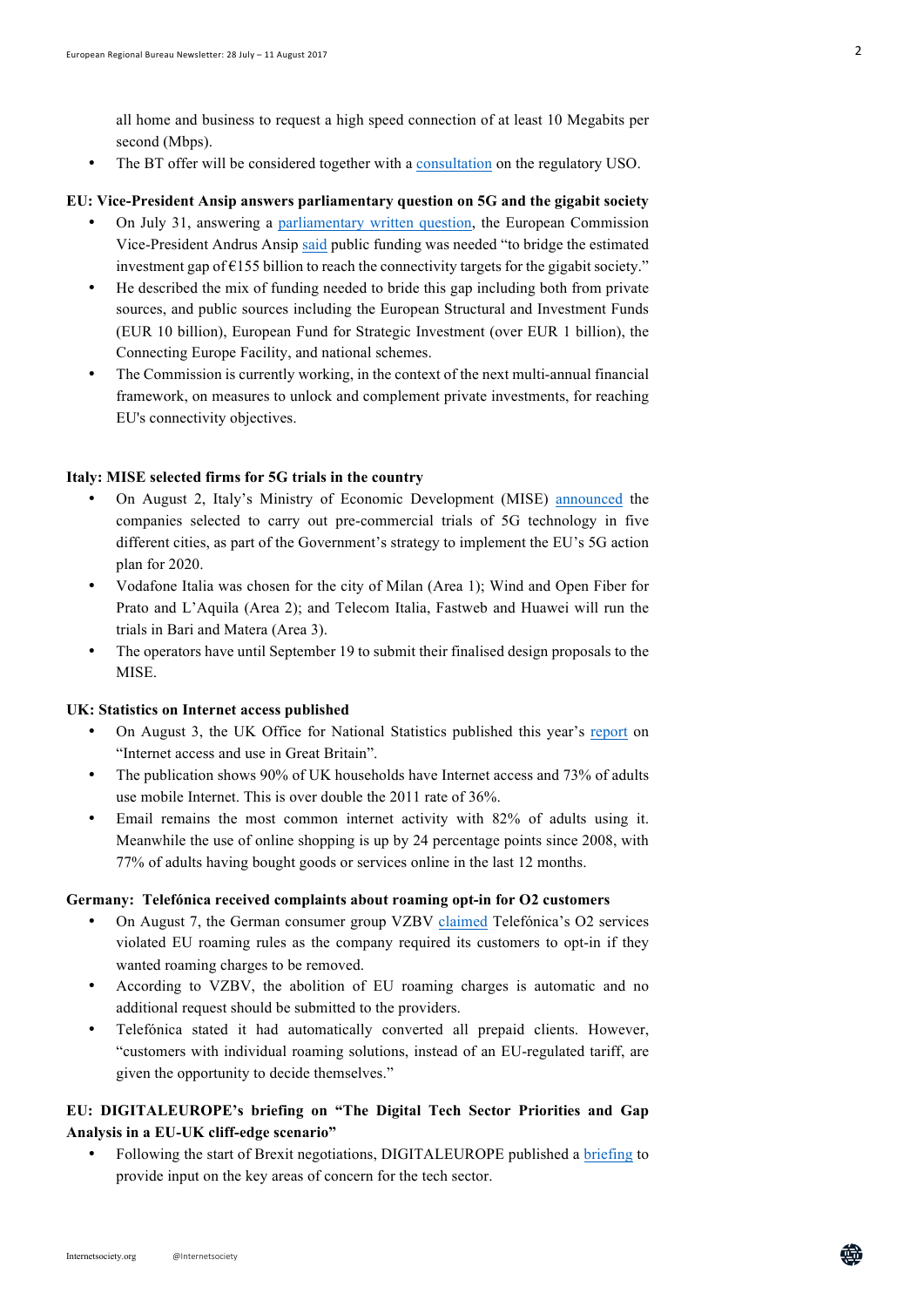- DIGITALEUROPE describes its members' key concerns as "centred around the risk of non-tariff barriers being introduced". It also warned of the significant negative impacts that could be associated with "increased documentation requirements, customs delays, future regulatory divergence, lack of free flow of data and access to highly skilled talent".
- It also claims that a transitional agreement of adequate duration will be essential, stating that this transiational deal "should be based on the UK continuing to be part of both the Single Market and the Customs Union for an interim period".

## **Trust**

## **EU-US: Privacy Shield deal faces challenges ahead of first annual review**

- Ahead of the first annual review of the data transfer agreement between the US and the EU, in September, officials from both sides are discussing a number of critical issues. In particular, the two sides have different ways of handling users' online data. The EU is also questioning whether standards for data protection are upheld by the US administration.
- In the past year, the EU-US Privacy Shield has already received many complaints, including one from a privacy advocacy group, Digital Rights Ireland, which challenged it before the EU's General Court.

# **EU: EDPS' opinion on the Commission's proposal for a Regulation on a single digital gateway and the once-only principle**

- On August 1, commenting on the European Commission's proposal for a Regulation establishing a single digital gateway and the once-only principle, the European Data Protection Supervisor (EDPS) said "the successful implementation of an EU-wide once-only principle depends on ensuring data protection is respected."
- The once only principle states that citizens should only have to provide a given piece of information or document to an administration one time. It is believed that adherence to this principle will reduce administrative burden and improve the citizens' interaction with their administrations.
- The EDPS however warns that this principle, including in a cross-border context, must be implemented in line with relevant data protection principles.

#### **EU: European Commission launched consultation on "e-evidence"**

- On August 4, the European Commission launched a public consultation to get inputs on how to improve cross-border access to electronic evidence in criminal matters.
- Commissioner for Justice, Consumers and Gender Equality, Vera Jourová, said "crime knows no borders, and the online world cannot serve as safe haven for criminals."
- The consultation is open until October 27, 2017.

## **Global: Chinese app developers filed antitrust complaint against Apple**

- On August 8, a group of 28 Chinese app developers filed a complaint against Apple Inc. alleging antitrust violations over the company's App Store. The US giant has been accused of monopolistic behaviour for removing apps from the App Store without receiving detailed explanations for the deletions and for levying excessive fees for inapp purchases.
- The Chinese developers have also accused Apple of putting them at a disadvantage compared to their American counterparts and of acting in favour of those who are also Apple's business partners.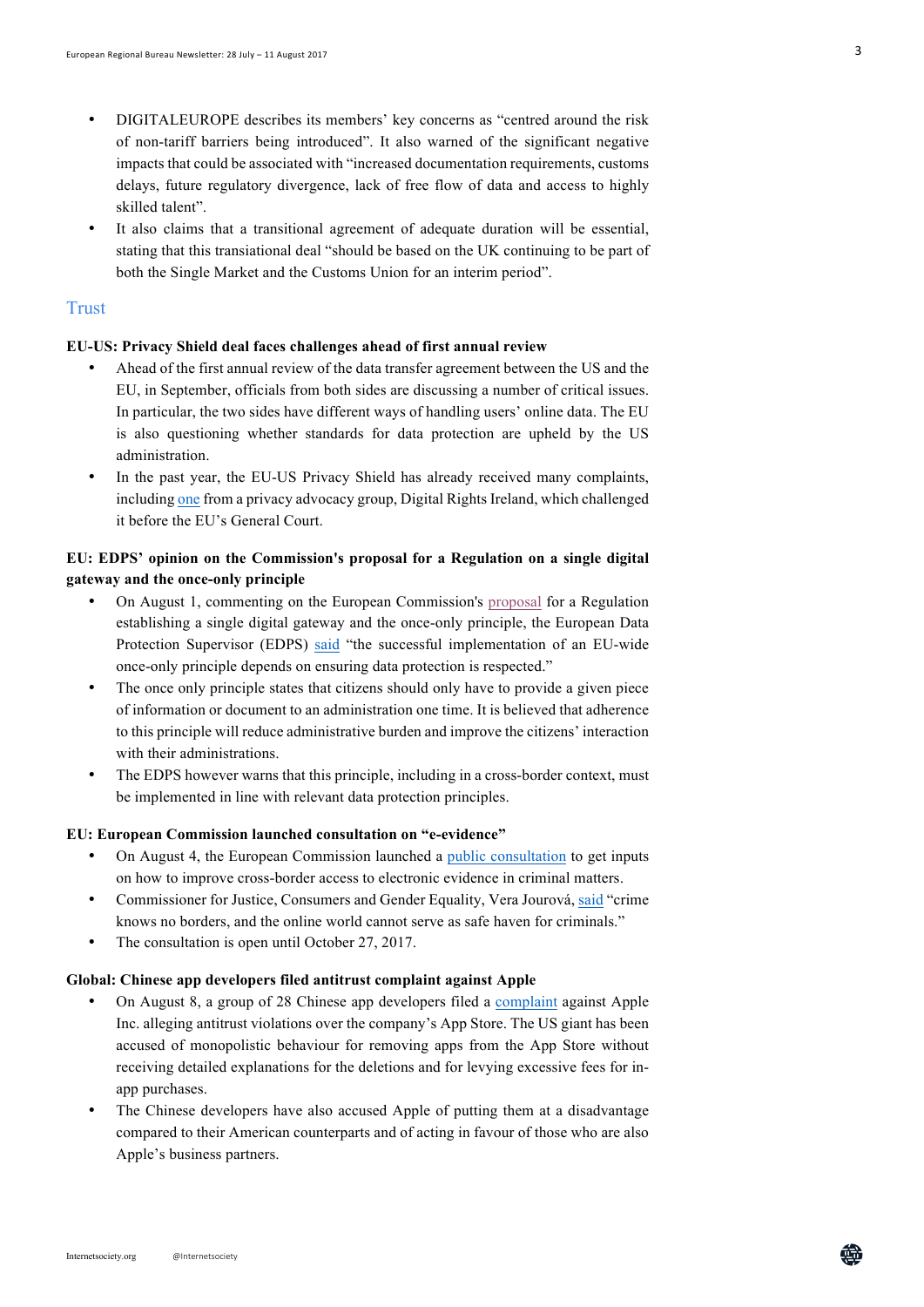## **UK: Amber Rudd said end-to-end encryption is not needed**

- On August 8, UK Home Secretary Amber Rudd has called on messaging apps like WhatsApp, Signal or Telegram to ditch end-to-end encryption, arguing that "real people do not need it" and that it "severely limits agencies' ability to stop terrorist attacks".
- Not everybody agreed with Ms Rudd's claims. Jim Killock, executive director of UK digital liberties group Open Rights Group, said "the suggestion that real people do not care about the security of their communications is dangerous and misleading."

## **UK: UK Commissioner's blog on misinformation and the GDPR**

- On August 9, Elizabeth Denham, UK Information Commissioner, published the first of a series of blog posts aimed at fighting misinformation and busting the myths surrounding the soon-to-be-applicable EU privacy legislation, the General Data Protection Regulation (GDPR).
- The first "myth" tackled is that "the biggest threat to organizations from the GDPR is massive fines". Ms Denham dismisses this as scaremongering, saying that the GDPR is about "putting the consumer and citizen first". She claims that the UK Information Commissioner's Office will use its new powers "proportionately and judiciously".

## **UK: Government announces data protection bill and new fines for poor cyber security**

- On August 7, the UK Department for Digital, Culture Media & Sport, published a statement of intent on a new data protection bill.
- The new law will make it easier and free for individuals to require an organisation to disclose the personal data it holds on them and for customers to move data between different service providers.
- The bill will bring the EU's General Data Protection Regulation (GDPR) into UK law and will pass to the UK Parliament after the summer.
- The day after, the UK announced a proposal to introduce new fines, up to £17 million or 4% of global turnover, for essential service operators with poor cyber security. The proposal is part of a consultation open till September 30 on the Government's plans to implement the Security of Network and Information Systems Directive ("NIS Directive").

## **Global: Kaspersky Lab drops Microsoft antitrust complaints**

- On August 9, after nearly a year of disputes, Kaspersky Lab said it would withdraw antitrust complaints made against Microsoft after the latter agreed to change how it delivers security updates to Windows users.
- In June 2017, the Moscow-based cybersecurity firm accused Microsoft of having removed Kaspersky's antivirus software when customers installed Windows 10 pushing users to adopt its own server, Windows Defender. Microsoft was thus accused of abusing its dominance in the market harming other antivirus providers.

#### **The Netherlands: Lack of cybersecurity in about 50 car lease companies**

- As reported by AD on August 7, the privacy-sensitive details of more than 180,000 company car drivers was easily accessed by an IT firm due to lack of cyber security measures. The security leak was discovered by the company ESET, while it was looking for a new company car supplier for staff.
- ESET spokesman Dave Maasland said it was extremely easy to access drivers' private information, such as address, the type of car and how much they had driven.